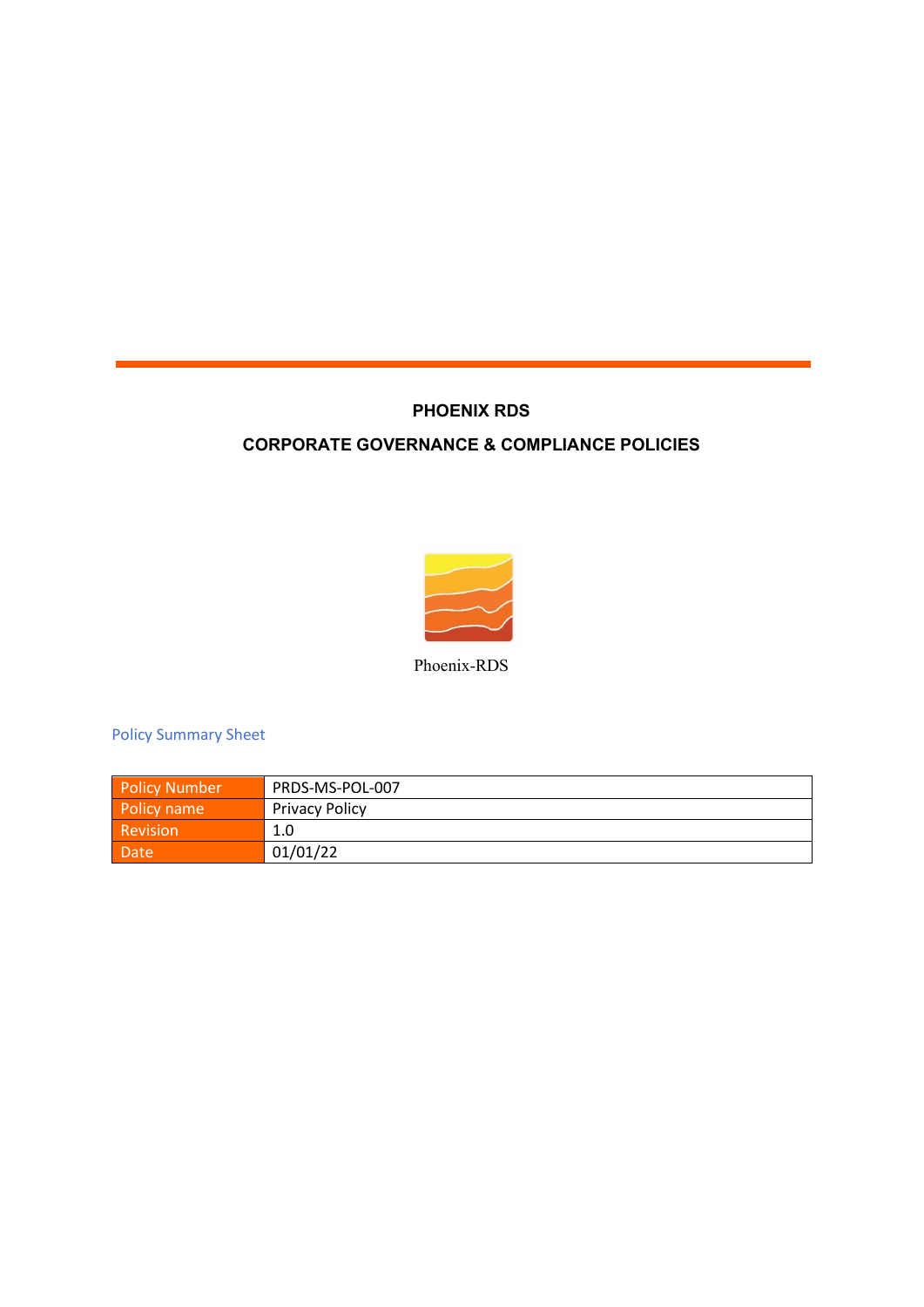

# **1. Introduction**

- 1.1 We are committed to safeguarding the privacy of our website visitors, service users, individual customers and customer personnel.
- 1.2 This policy applies where we are acting as a data controller with respect to the personal data of such persons; in other words, where we determine the purposes and means of the processing of that personal data.
- 1.3 Our website incorporates privacy controls which affect how we will process your personal data. By using the privacy controls, you can specify whether you would like to receive direct marketing communications and limit the collection, sharing and publication of your personal data. You can access the privacy controls via *www.phoenix-rds.com*.
- 1.4 We use cookies on our website. Insofar as those cookies are not strictly necessary for the provision of our website and services, we will ask you to consent to our use of cookies when you first visit our website.
- 1.5 In this policy, "we", "us" and "our" refer to Phoenix RDS staff. For more information about us, see Section 14.

## **2. Credit**

2.1 This document was created using a template from Docular (https://seqlegal.com/free-legal-documents/privacy-policy).

#### **3. The personal data that we collect**

- 3.1 In this Section 3 we have set out the general categories of personal data that we process and, in the case of personal data that we did not obtain directly from you, information about the source and specific categories of that data.
- 3.2 We may process data enabling us to get in touch with you ("**contact data**"). The contact data may include [your name, email address, telephone number, postal address and/or social media account identifiers. The source of the contact data is you and/or your employer. If you log into our website using a social media account, we will obtain elements of the contact data from the relevant social media account provider.
- 3.3 We may process your website user account data ("**account data**"). The account data may include your account identifier, name, email address, business name, account creation and modification dates, website settings and marketing preferences. The primary source of the account data is you and/or your employer, although some elements of the account data may be generated by our website. If you log into our website using a social media account, we will obtain elements of the account data from the relevant social media account provider.
- 3.4 We may process information relating to transactions, including purchases of goods and/or services, that you enter into with us and/or through our website ("**transaction data**"). The transaction data may include your name, your contact details, and the transaction details. The source of the transaction data is you and/or our payment services provider.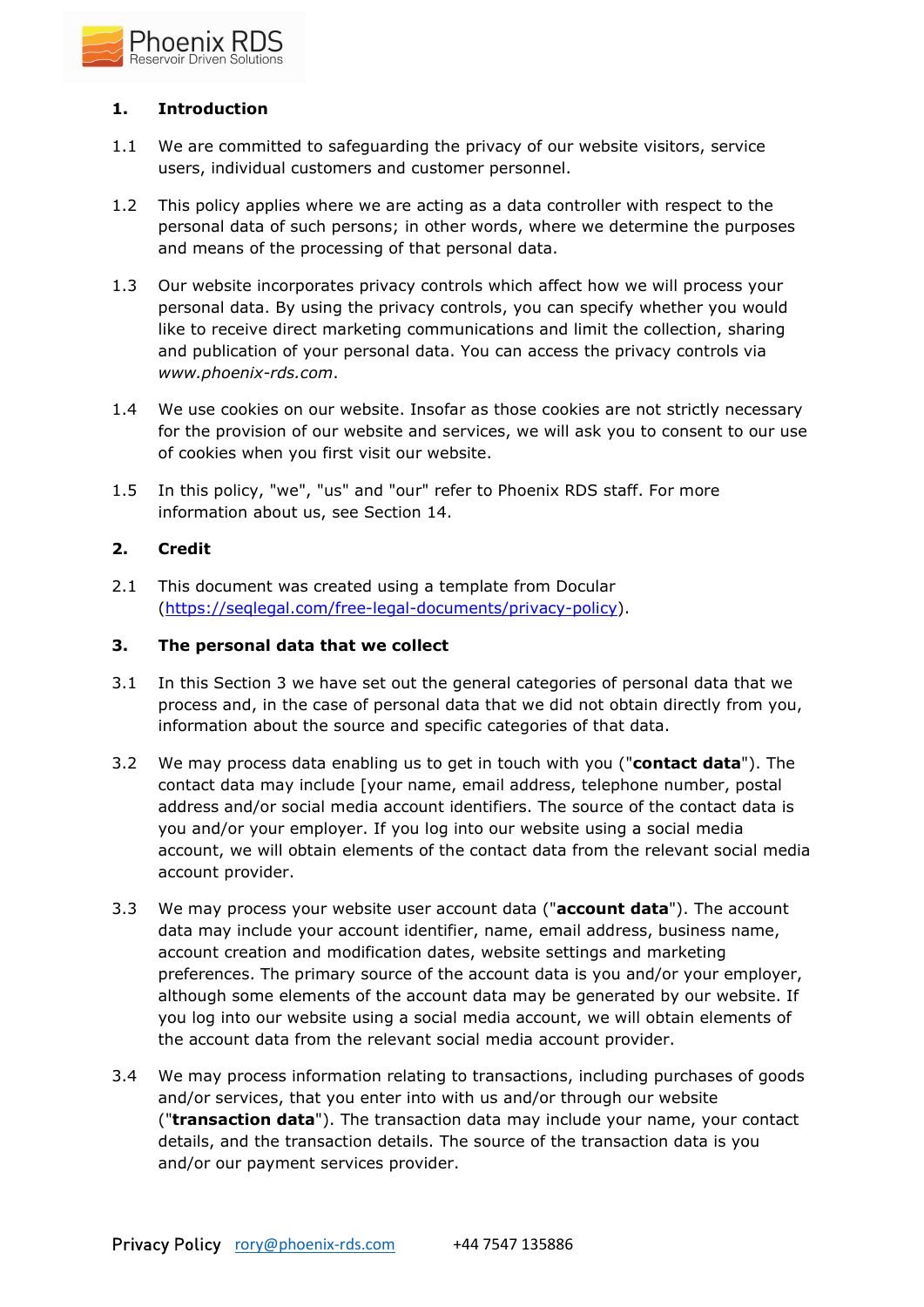

- 3.5 We may process information contained in or relating to any communication that you send to us or that we send to you ("**communication data**"). The communication data may include the communication content and metadata associated with the communication. Our website will generate the metadata associated with communications made using the website contact forms.
- 3.6 We may process data about your use of our website and services ("**usage data**"). The usage data may include your IP address, geographical location, browser type and version, operating system, referral source, length of visit, page views and website navigation paths, as well as information about the timing, frequency and pattern of your service use. The source of the usage data is our analytics tracking system.

# **4. Purposes of processing and legal bases**

- 4.1 In this Section 4, we have set out the purposes for which we may process personal data and the legal bases of the processing.
- 4.2 **Operations**  We may process your personal data for the purposes of operating our website, the processing and fulfilment of orders, providing our services, supplying our goods, generating invoices, bills and other payment-related documentation, and credit control. The legal basis for this processing is our legitimate interests, namely the proper administration of our website, services and business OR the performance of a contract between you and us and /or taking steps, at your request, to enter into such a contract.
- 4.3 **Publications**  We may process account data for the purposes of publishing such data on our website and elsewhere through our services in accordance with your express instructions. The legal basis for this processing is consent OR our legitimate interests, namely the publication of content in the ordinary course of our operations OR the performance of a contract between you and us and /or taking steps, at your request, to enter into such a contract.
- 4.4 **Relationships and communications** We may process contact data, account data, transaction data and/or communication data for the purposes of managing our relationships, communicating with you (excluding communicating for the purposes of direct marketing) by email, SMS, post, fax and/or telephone, providing support services and complaint handling. The legal basis for this processing is our legitimate interests, namely communications with our website visitors, service users, individual customers and customer personnel, the maintenance of relationships, and the proper administration of our website, services and business.
- 4.5 **Direct marketing**  We may process contact data, account data and/or transaction data for the purposes of creating, targeting and sending direct marketing communications by email, SMS, post and/or fax and making contact by telephone for marketing-related purposes]. The legal basis for this processing is consent OR our legitimate interests, namely promoting our business and communicating marketing messages and offers to our website visitors and service users.
- 4.6 **Research and analysis**  We may process usage data and/or transaction data for the purposes of researching and analysing the use of our website and services, as well as researching and analysing other interactions with our business. The legal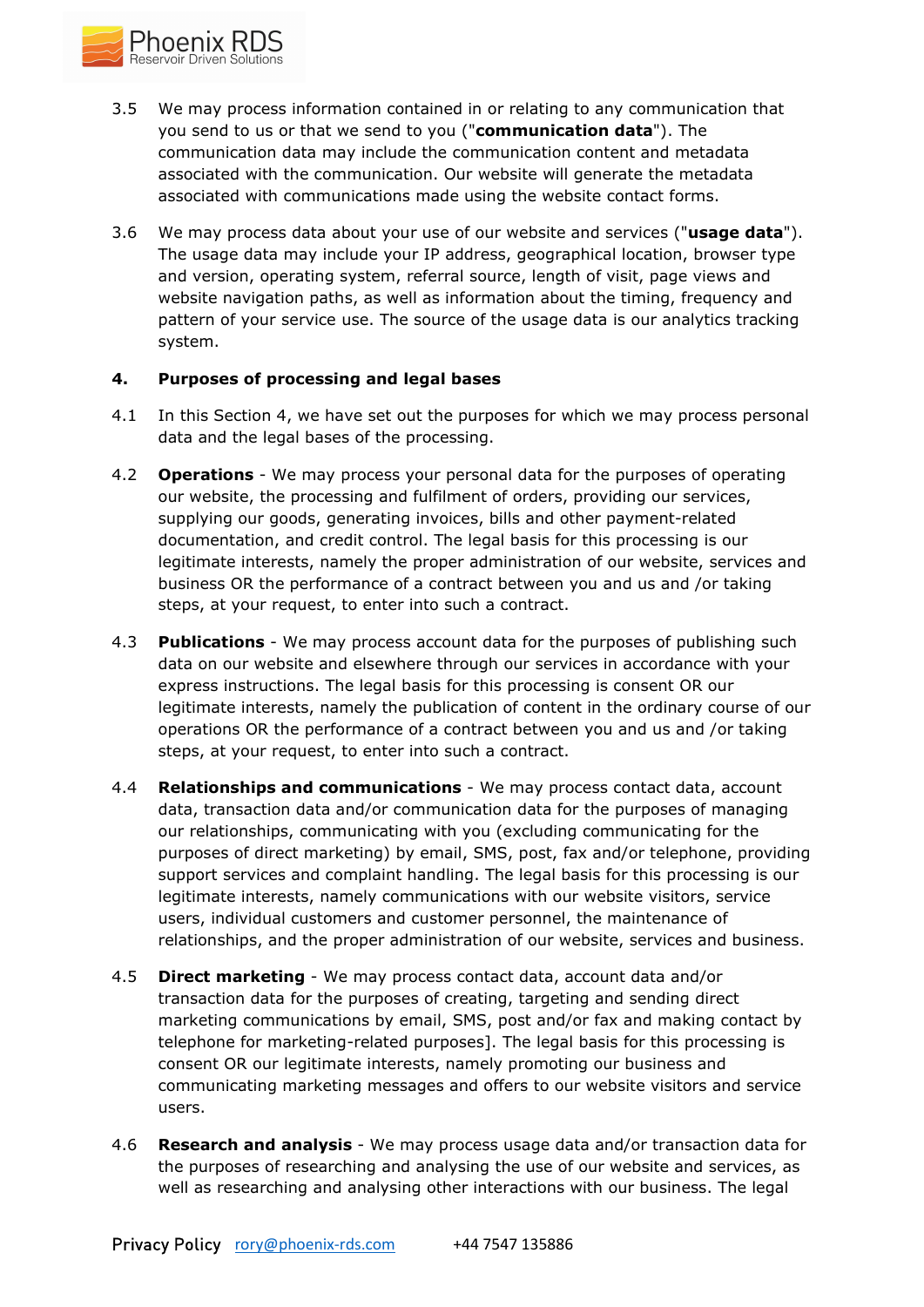

basis for this processing is consent OR our legitimate interests, namely monitoring, supporting, improving and securing our website, services and business generally.

- 4.7 **Record keeping**  We may process your personal data for the purposes of creating and maintaining our databases, back-up copies of our databases and our business records generally. The legal basis for this processing is our legitimate interests, namely ensuring that we have access to all the information we need to properly and efficiently run our business in accordance with this policy.
- 4.8 **Security**  We may process your personal data for the purposes of security and the prevention of fraud and other criminal activity. The legal basis of this processing is our legitimate interests, namely the protection of our website, services and business, and the protection of others.
- 4.9 **Insurance and risk management** We may process your personal data where necessary for the purposes of obtaining or maintaining insurance coverage, managing risks and/or obtaining professional advice. The legal basis for this processing is our legitimate interests, namely the proper protection of our business against risks.
- 4.10 **Legal claims** We may process your personal data where necessary for the establishment, exercise or defence of legal claims, whether in court proceedings or in an administrative or out-of-court procedure. The legal basis for this processing is our legitimate interests, namely the protection and assertion of our legal rights, your legal rights and the legal rights of others.
- 4.11 **Legal compliance and vital interests** We may also process your personal data where such processing is necessary for compliance with a legal obligation to which we are subject or in order to protect your vital interests or the vital interests of another natural person.

#### **5. Providing your personal data to others**

- 5.1 We may disclose your personal data to our insurers and/or professional advisers insofar as reasonably necessary for the purposes of obtaining or maintaining insurance coverage, managing risks, obtaining professional advice.
- 5.2 Your personal data held in our website database will be stored on the servers of our hosting services providers identified at *wix.com*.
- 5.3 We may disclose *data* to our suppliers or subcontractors to help third party service providers in receipt of any shared data to perform functions on our behalf to help ensure efficient and effective service and performance.
- 5.4 Financial transactions relating to our website and services may be handled by our payment services providers. We will share transaction data with our payment services providers only to the extent necessary for the purposes of processing your payments, refunding such payments and dealing with complaints and queries relating to such payments and refunds.
- 5.5 In addition to the specific disclosures of personal data set out in this Section 5, we may disclose your personal data where such disclosure is necessary for compliance with a legal obligation to which we are subject, or in order to protect your vital interests or the vital interests of another natural person. We may also disclose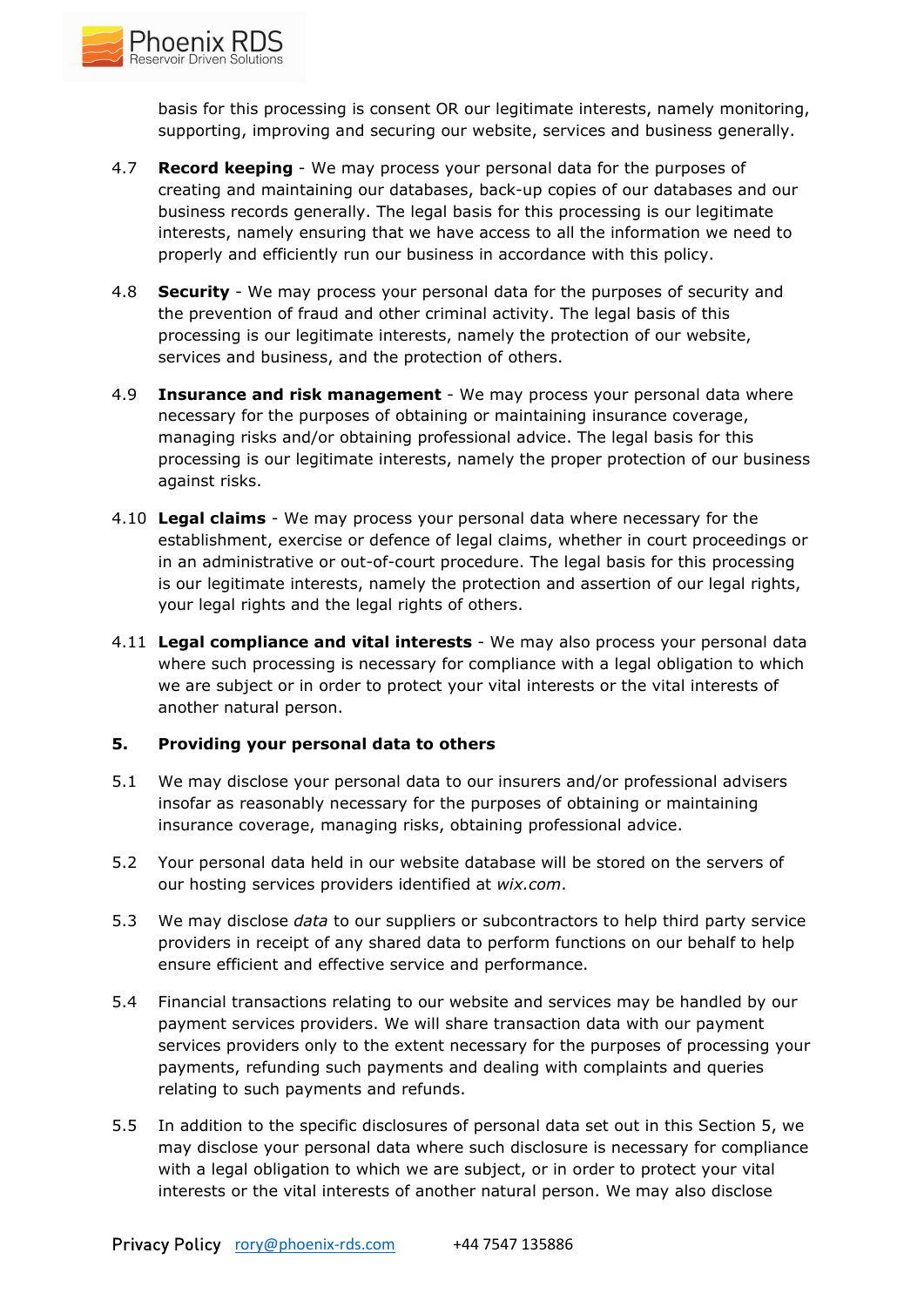

your personal data where such disclosure is necessary for the establishment, exercise, or defence of legal claims, whether in court proceedings or in an administrative or out-of-court procedure.

# **6. International transfers of your personal data**

- 6.1 In this Section 6, we provide information about the circumstances in which your personal data may be transferred to countries outside the United Kingdom and the European Economic Area (EEA).
- 6.2 The hosting facilities for our website are situated in *UK*. The competent data protection authorities have made an "adequacy decision" with respect to the data protection laws of each of these countries. Transfers to each of these countries will be protected by appropriate safeguards, namely the use of standard data protection clauses adopted or approved by the competent data protection authorities.
- 6.3 *Not used*
- 6.4 You acknowledge that personal data that you submit for publication through our website or services may be available, via the internet, around the world. We cannot prevent the use (or misuse) of such personal data by others.

## **7. Retaining and deleting personal data**

- 7.1 This Section 7 sets out our data retention policies and procedures, which are designed to help ensure that we comply with our legal obligations in relation to the retention and deletion of personal data.
- 7.2 Personal data that we process for any purpose or purposes shall not be kept for longer than is necessary for that purpose or those purposes.
- 7.3 We will retain your personal data as follows:
	- (a) contact data will be retained for a minimum period of *1 year* following the date of the most recent contact between you and us, and for a maximum period of *3 years* following that date;
	- (b) account data will be retained for a minimum period of *1 year* following the date of closure of the relevant account, and for a maximum period of *3 years* following that date;
	- (c) Not used
	- (d) communication data will be retained for a minimum period of *1 year* following the date of closure of the relevant account, and for a maximum period of *3 years* following that date;
	- (e) usage data will be retained for *1 year* following the date of collection; and
	- (f) *data category* will be retained for a minimum period of *1 year* following the date of closure of the relevant account, and for a maximum period of *3 years* following that date;

*[additional list items]*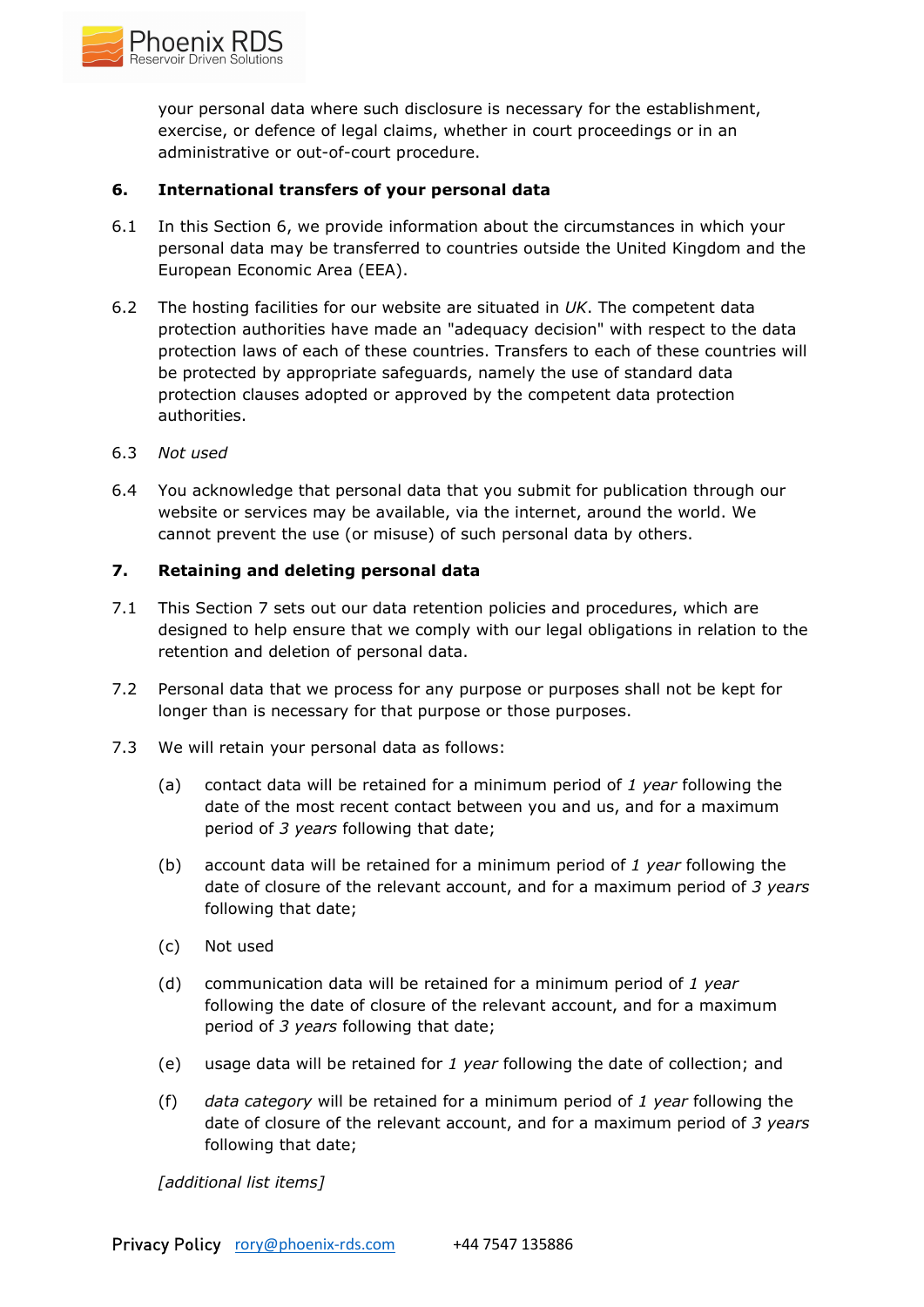

7.4 Notwithstanding the other provisions of this Section 7, we may retain your personal data where such retention is necessary for compliance with a legal obligation to which we are subject, or in order to protect your vital interests or the vital interests of another natural person.

## **8. Your rights**

- 8.1 In this Section 8, we have listed the rights that you have under data protection law.
- 8.2 Your principal rights under data protection law are:
	- (a) **the right to access** you can ask for copies of your personal data;
	- (b) **the right to rectification** you can ask us to rectify inaccurate personal data and to complete incomplete personal data;
	- (c) **the right to erasure** you can ask us to erase your personal data;
	- (d) **the right to restrict processing** you can ask us to restrict the processing of your personal data;
	- (e) **the right to object to processing** you can object to the processing of your personal data;
	- (f) **the right to data portability** you can ask that we transfer your personal data to another organisation or to you;
	- (g) **the right to complain to a supervisory authority** you can complain about our processing of your personal data; and
	- (h) **the right to withdraw consent** to the extent that the legal basis of our processing of your personal data is consent, you can withdraw that consent.
- 8.3 These rights are subject to certain limitations and exceptions. You can learn more about the rights of data subjects by visiting https://ico.org.uk/fororganisations/guide-to-data-protection/guide-to-the-general-data-protectionregulation-gdpr/individual-rights/.
- 8.4 You may exercise any of your rights in relation to your personal data by written notice to us, using the contact details set out below.

#### **9. About cookies**

- 9.1 A cookie is a file containing an identifier (a string of letters and numbers) that is sent by a web server to a web browser and is stored by the browser. The identifier is then sent back to the server each time the browser requests a page from the server.
- 9.2 Cookies may be either "persistent" cookies or "session" cookies: a persistent cookie will be stored by a web browser and will remain valid until its set expiry date, unless deleted by the user before the expiry date; a session cookie, on the other hand, will expire at the end of the user session, when the web browser is closed.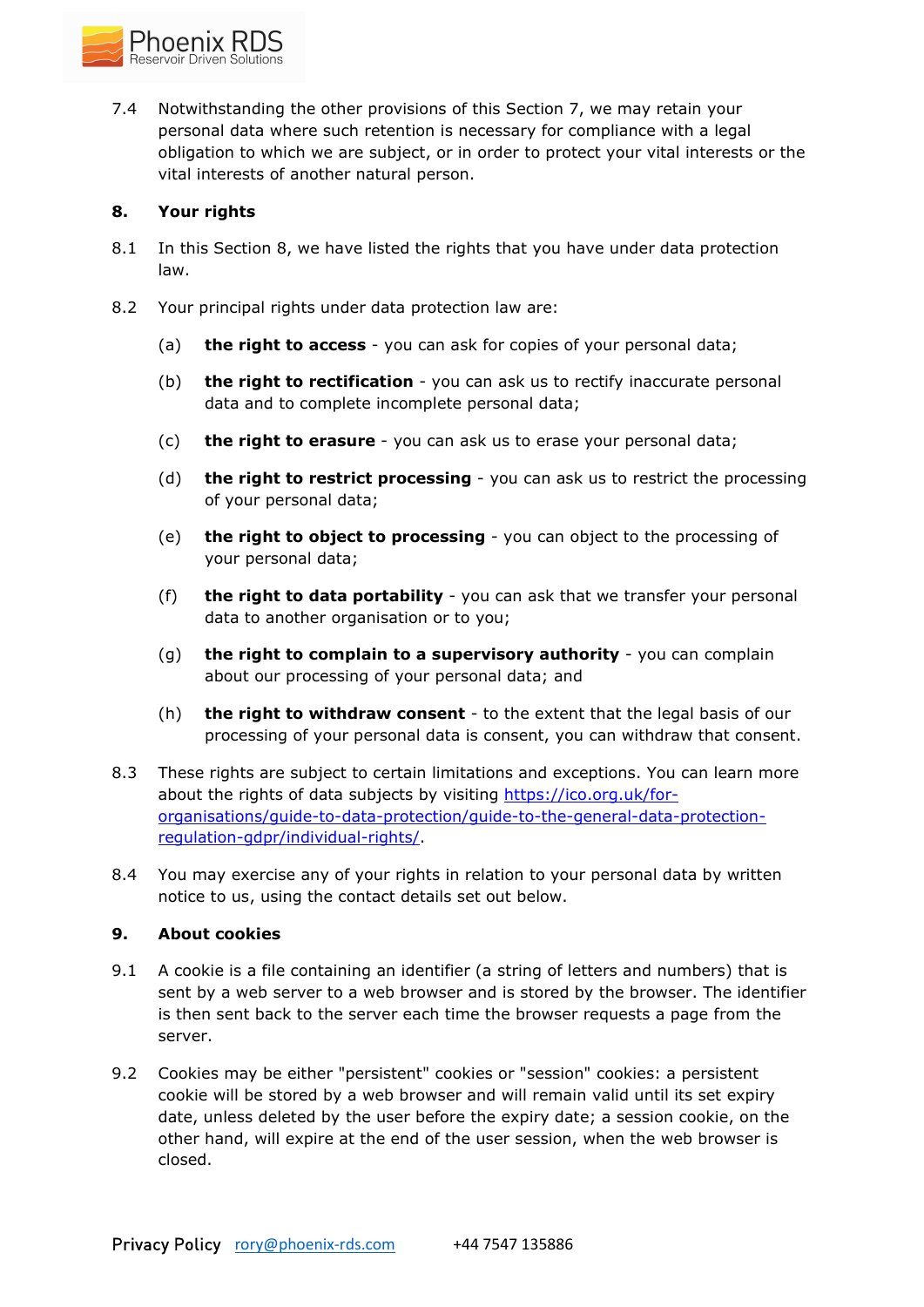

9.3 Cookies may not contain any information that personally identifies a user, but personal data that we store about you may be linked to the information stored in and obtained from cookies.

# **10. Cookies that we use**

10.1 We use cookies for the following purposes: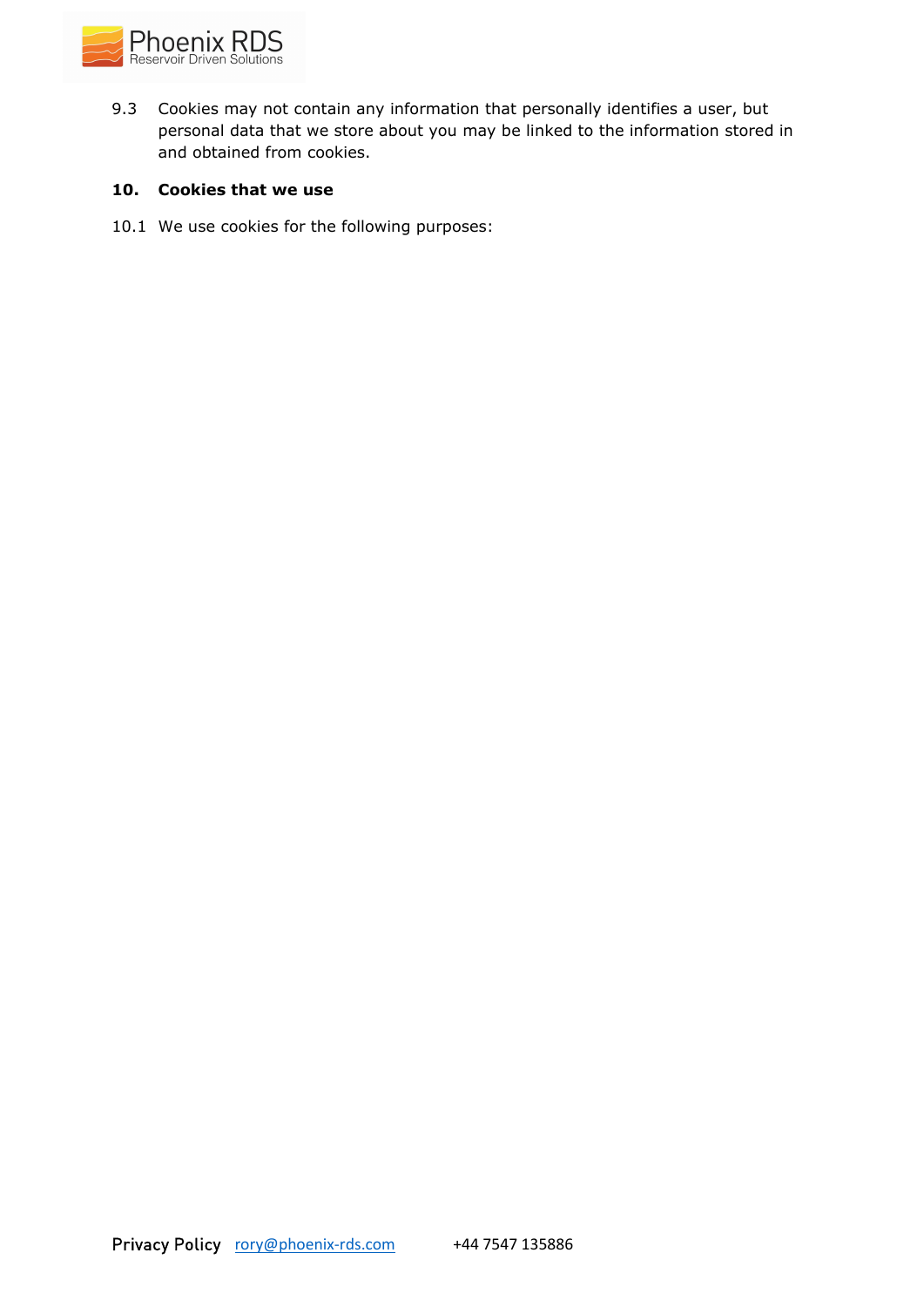

| Cookie<br>Name              | Purpose                                                                       | Duration   | Cookie Type |
|-----------------------------|-------------------------------------------------------------------------------|------------|-------------|
| XSRF-<br><b>TOKEN</b>       | Used for<br>security<br>reasons                                               | Session    | Essential   |
| hs                          | Used for<br>security<br>reasons                                               | Session    | Essential   |
| svSession                   | Used in<br>connection<br>with user<br>login                                   | 2 years    | Essential   |
| SSR-caching                 | Used to<br>indicate the<br>system from<br>which the<br>site was<br>rendered   | 1 minute   | Essential   |
| wixCIDX                     | Used for<br>system<br>monitoring/<br>debugging                                | 3 months   | Essential   |
| wix browse<br>r sess        | Used for<br>system<br>monitoring/<br>debugging                                | session    | Essential   |
| consent-<br>policy          | Used for<br>cookie<br>banner<br>parameters                                    | 12 months  | Essential   |
| smSession                   | Used to<br>identify<br>logged in<br>site<br>members                           | Session    | Essential   |
| TS*                         | Used for<br>security and<br>anti-fraud<br>reasons                             | Session    | Essential   |
| bSession                    | Used for<br>system<br>effectivenes<br>S<br>measureme<br>nt                    | 30 minutes | Essential   |
| fedops.logge<br>r.sessionId | Used for<br>stability/effe<br>ctiveness<br>measureme<br>nt                    | 12 months  | Essential   |
| wixLanguage                 | Used on<br>multilingual<br>websites to<br>save user<br>language<br>preference | 12 months  | Functional  |

# **11. Cookies used by our service providers**

Privacy Policy rory@phoenix-rds.com +44 7547 135886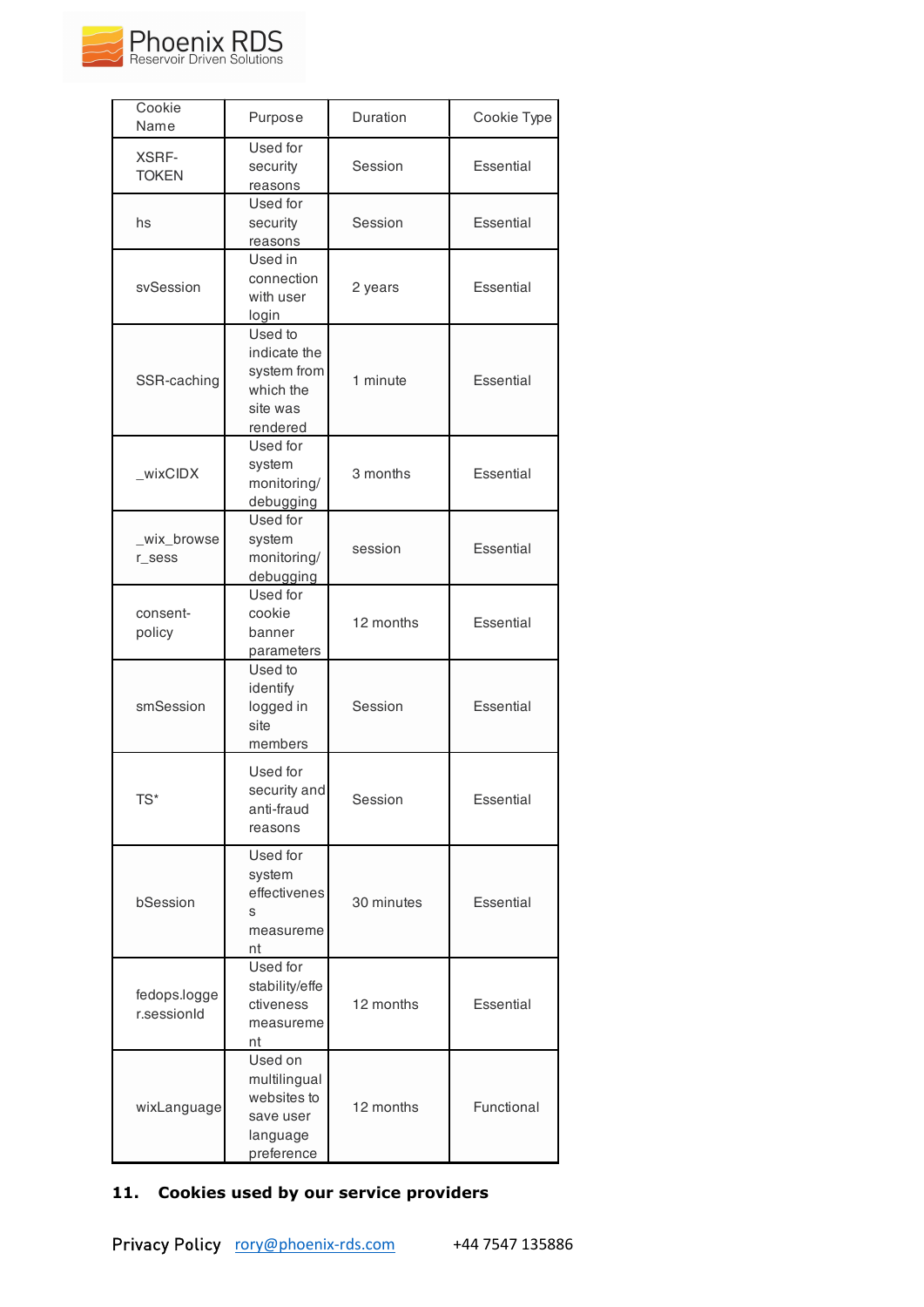

- 11.1 Our service providers use cookies and those cookies may be stored on your computer when you visit our website.
- 11.2 We use Google Analytics. Google Analytics gathers information about the use of our website by means of cookies. The information gathered is used to create reports about the use of our website. You can find out more about Google's use of information by visiting https://www.google.com/policies/privacy/partners/ and you can review Google's privacy policy at https://policies.google.com/privacy.
- 11.3 no used

#### **12. Managing cookies**

- 12.1 Most browsers allow you to refuse to accept cookies and to delete cookies. The methods for doing so vary from browser to browser, and from version to version. You can however obtain up-to-date information about blocking and deleting cookies via these links:
	- (a) https://support.google.com/chrome/answer/95647 (Chrome);
	- (b) https://support.mozilla.org/en-US/kb/enable-and-disable-cookies-websitepreferences (Firefox);
	- (c) https://help.opera.com/en/latest/security-and-privacy/ (Opera);
	- (d) https://support.microsoft.com/en-gb/help/17442/windows-internet-explorerdelete-manage-cookies (Internet Explorer);
	- (e) https://support.apple.com/en-gb/guide/safari/manage-cookies-and-websitedata-sfri11471/mac (Safari); and
	- (f) https://privacy.microsoft.com/en-us/windows-10-microsoft-edge-andprivacy (Edge).
- 12.2 Blocking all cookies will have a negative impact upon the usability of many websites.
- 12.3 If you block cookies, you will not be able to use all the features on our website.

#### **13. Amendments**

- 13.1 We may update this policy from time to time by publishing a new version on our website.
- 13.2 You should check this page occasionally to ensure you are happy with any changes to this policy.
- 13.3 not used

#### **14. Our details**

- 14.1 This website is owned and operated by *Phoenix RDS Limitied*.
- 14.2 We are registered in Scotland under registration number SC546502, and our registered office is at *Bush Smithy, Fisherford, Huntly, AB546BA.*